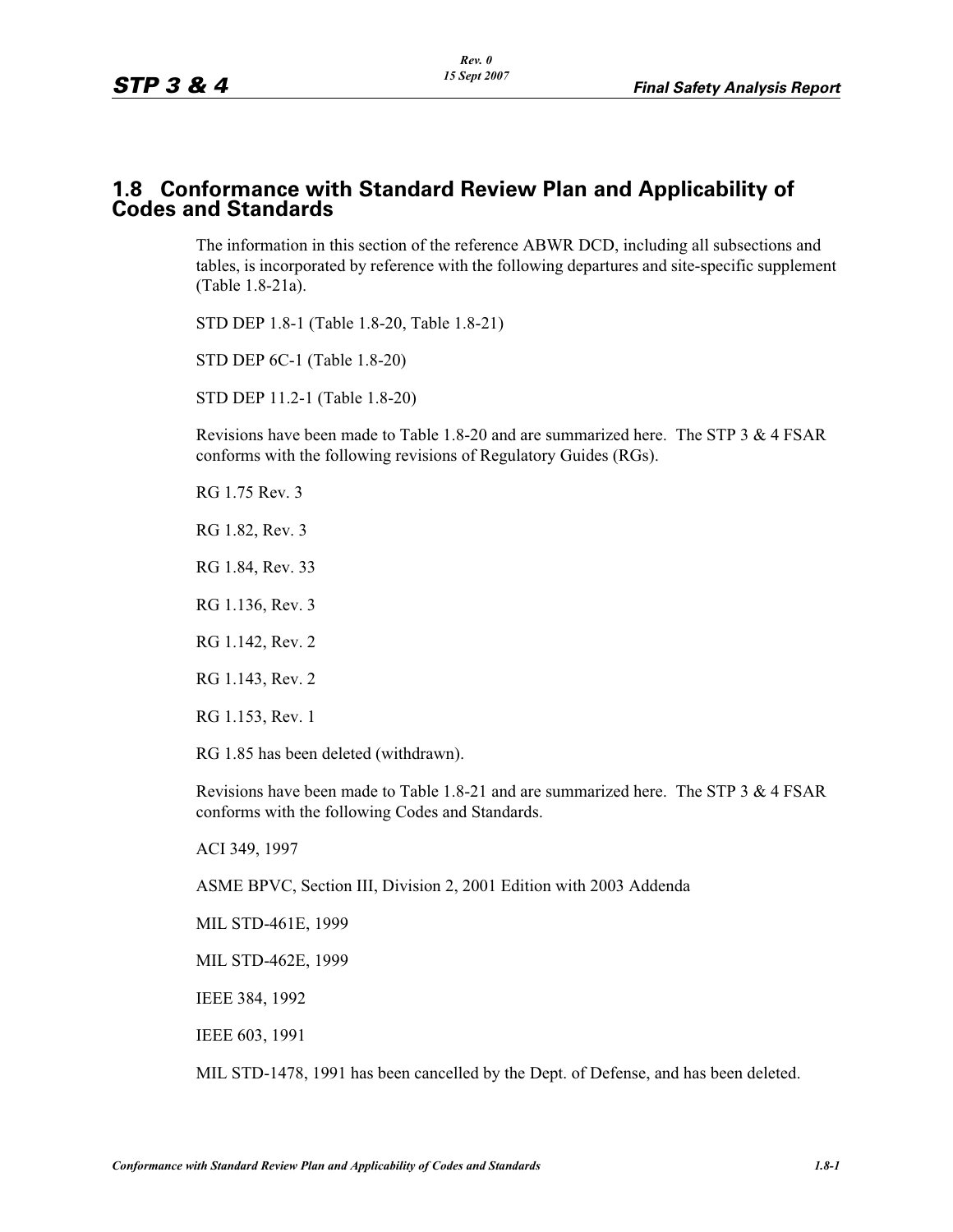## **Table 1.8-20 NRC Regulatory Guides Applicable to ABWR**

| RG No.  | <b>Regulatory Guide Title</b>                                                                                                                                                           | Appl.<br>Rev.                      | <b>Issued</b><br><b>Date</b> | <b>ABWR</b><br><b>Applicable?</b> | <b>Comments</b> |
|---------|-----------------------------------------------------------------------------------------------------------------------------------------------------------------------------------------|------------------------------------|------------------------------|-----------------------------------|-----------------|
| [1.75]  | Physical Independence of Electric Systems                                                                                                                                               | $\overline{2}$<br>3                | 9/78<br>2/05                 | Yes $I^{(4)}$                     |                 |
| 1.82    | Water Sources for Long-Term Recirculation<br>Cooling Following Loss-of-Coolant<br>Accident                                                                                              | $\overline{1}$<br>3                | 11/85<br>11/03               | Yes                               |                 |
| [1.84]  | Design and Fabrication Code Case<br>Acceptability, ASME Section III, Division 1                                                                                                         | 27<br>33                           | 41/90<br>8/05                | Yes $l^{(1)}$                     |                 |
| 4.85    | Materials Code Case Acceptability, ASME<br>Section III, Division 1                                                                                                                      | 27                                 | 11/90                        | Yes                               | $\mathbf{I}$    |
| 1.136   | Materials, Construction, and Testing of<br>Concrete Containments (Articles CC-1000,<br>-2000, and -4000 through -6000 of the<br>"Code for Concrete Reactor Vessels and<br>Containment") | $\boldsymbol{2}$<br>$\overline{3}$ | 7/81<br>3/07                 | Yes                               |                 |
| 1.142   | Safety-Related Concrete Structures for Nuclear<br>Power Plants (Other Than Reactor Vessels<br>and Containments)                                                                         | $\overline{1}$<br>$\mathbf{2}$     | 11/81<br>11/01               | Yes                               |                 |
| 1.143   | Guidance for Radioactive Waste Management<br>Systems, Structures, and Components<br>Installed in Light-Water-Cooled Nuclear<br><b>Power Plants</b>                                      | $\overline{1}$<br>$\mathbf{2}$     | 10/79<br>11/01               | Yes                               |                 |
| [1.153] | Criteria for Power, Instrumentation, and Control<br><b>Portions of Safety Systems</b>                                                                                                   | $\theta$<br>1                      | 12/85<br>6/96                | Yes $l^{(4)}$                     |                 |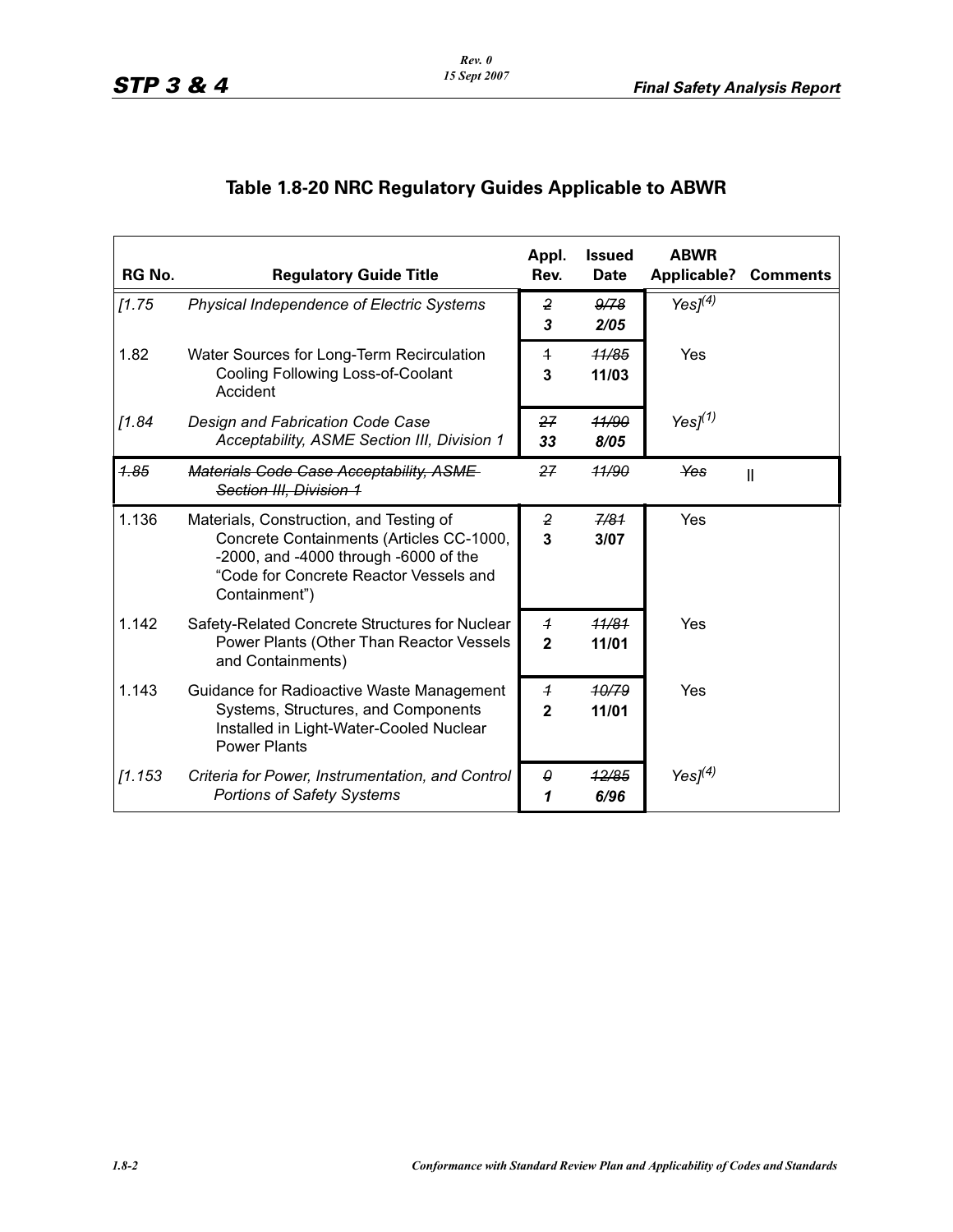# **Table 1.8-21 Industrial Codes and Standards\* Applicable to ABWR**

| Code or Standard                                       |                      |                                                                                                                                |  |  |
|--------------------------------------------------------|----------------------|--------------------------------------------------------------------------------------------------------------------------------|--|--|
| l Number                                               | Year                 | <b>Title</b>                                                                                                                   |  |  |
| <b>American Concrete Institute (ACI)</b>               |                      |                                                                                                                                |  |  |
| [349 <sup>†</sup>                                      | 1980 1997            | Code Requirements for Nuclear Safety-Related Concrete<br>Structures <sup>[1]</sup>                                             |  |  |
| <b>American Society of Mechanical Engineers (ASME)</b> |                      |                                                                                                                                |  |  |
| <b>SEC III</b>                                         | 1989                 | BPVC Section III, Division 1, Rules for Construction of Nuclear Power<br>Plant Components] <sup>(6)<del>(8)</del></sup>        |  |  |
| [Sec III                                               | $2001$ with          | BPVC Section III, Division 2, Rules for Construction of Nuclear                                                                |  |  |
|                                                        | 2003                 | Power Plant Components] <sup>(8)</sup>                                                                                         |  |  |
|                                                        | Addenda              |                                                                                                                                |  |  |
|                                                        |                      | <b>Institute of Electrical and Electronics Engineers (IEEE)</b>                                                                |  |  |
| [384 <sup>†</sup>                                      | 1981 1992            | Criteria for Independence of Class 1E Equipment and Circuits] <sup>(3)</sup>                                                   |  |  |
| [603†                                                  | <b>1980 1991</b>     | IEEE Standard Criteria for Safety Systems for Nuclear Power<br>Generating Stations <sup>[3]</sup>                              |  |  |
| U.S. Military (MIL)                                    |                      |                                                                                                                                |  |  |
| <b>STD-461GE</b>                                       | <b>1987 1999</b>     | Electromagnetic Emission and Susceptibility Requirements for the<br>Control of Electromagnetic Interference] <sup>(3)(4)</sup> |  |  |
| <b>STD-462E</b>                                        | <del>1967</del> 1999 | Measurement of Electromagnetic Interference Characteristics $l^{(3)(4)}$                                                       |  |  |
|                                                        | <u> 1991</u>         | <del>Task Performance Analysis]<sup>(b)</sup></del>                                                                            |  |  |

Notes:

- *(1)* See Subsection 3.8.3.2 for restriction to use of these.
- *(3)* See section 7A.1(1).
- *(4)* See Section 7A.1(2).
- *(6)* See Subsection 3.8.1.1.1 for specific restriction of change to this edition.
- *(8)* See Subsection 3.9.1.7 for specific restriction of change to this edition in application to piping design. See Table 3.2-3 for the restricted Subsections of this Code as applied to piping design only.

† Also an ANSI code (i.e. ANSI/ASME, ANSI/ANS, ANS/IEEE etc.).

<sup>\*</sup> The listing of a code or standard does not necessarily mean that it is applicable in its entirety.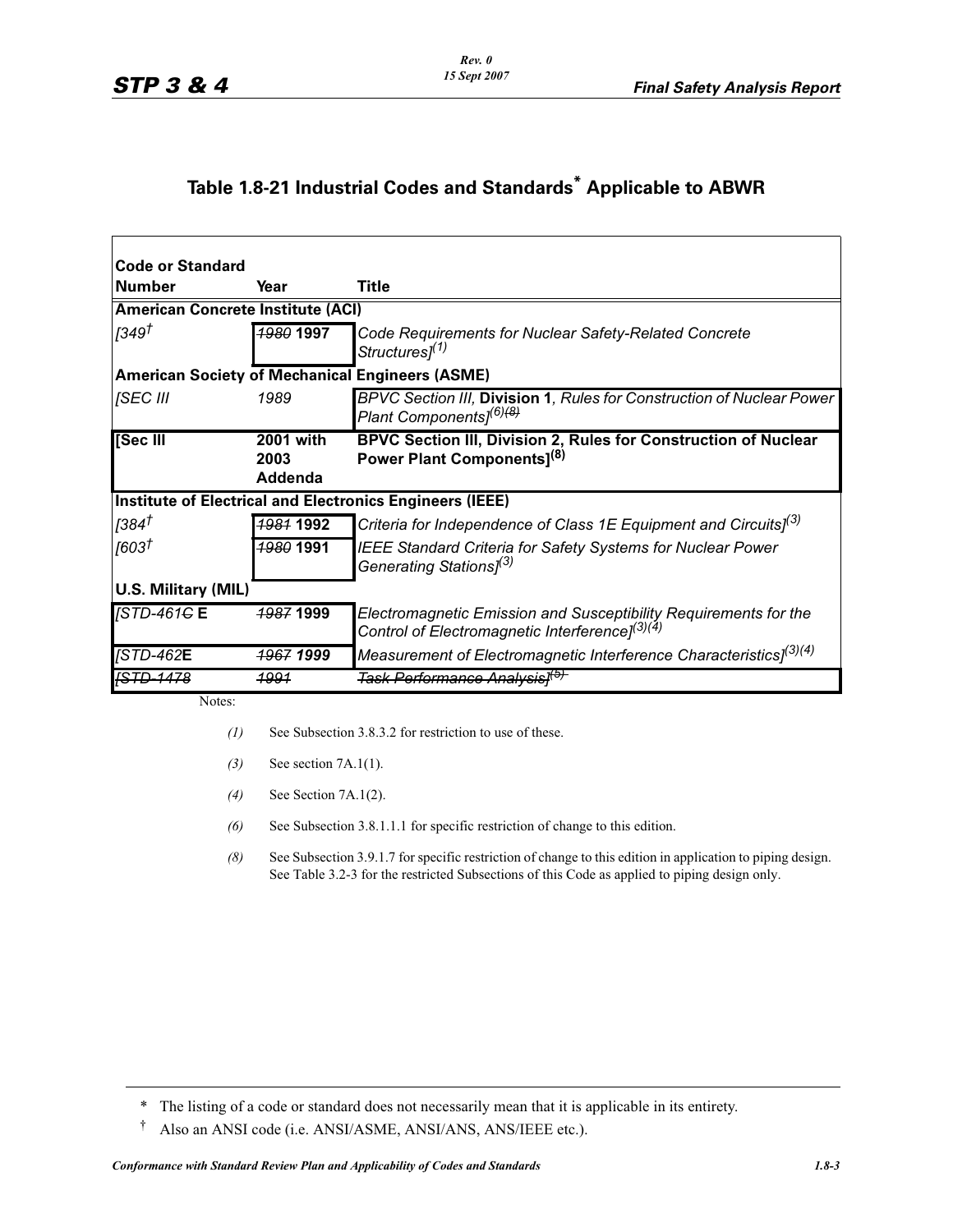### **Table 1.8-21a Codes and Standards for Site-Specific Systems**

| Code or<br><b>Standard</b>               |      |                                                                                                             |
|------------------------------------------|------|-------------------------------------------------------------------------------------------------------------|
| <b>Number</b>                            | Year | Title                                                                                                       |
| <b>American Concrete Institute (ACI)</b> |      |                                                                                                             |
| 349                                      | 1997 | Code Requirements for Nuclear Safety-Related Concrete Structures                                            |
| 350                                      | 2001 | Code Requirements for Environmental Engineering Concrete Structures, and<br>Commentary (ACI 350R-01)        |
| 350.1                                    | 2001 | Tightness Testing of Environmental Engineering Concrete Structures, and<br>Commentary (ACI 350.1R-01)       |
| <b>American Nuclear Society (ANS)</b>    |      |                                                                                                             |
| 2.8                                      | 1992 | Determining Design Basis Flooding at Power Reactor Sites                                                    |
| 3.11                                     | 2005 | Determining Meteorological Information at Nuclear facilities                                                |
| 5.1                                      | 2005 | Decay Heat Power in Light Water Reactors                                                                    |
| 40.37                                    | 200x | Mobile Radioactive Waste Processing Systems                                                                 |
| 55.1                                     | 1992 | Solid Radwaste Processing System for Light Water Reactor Plants                                             |
| 55.6                                     | 1993 | Liquid Radioactive Waste Processing System for Light Water Reactor Plants                                   |
| 57.1                                     | 2005 | Design Requirements for Light Water Reactor Fuel Handling Systems                                           |
| 57.2                                     | 1983 | Design Requirements for Light Water Reactor Spent Fuel Storage Facilities at<br><b>Nuclear Power Plants</b> |
| 57.3                                     | 1983 | Design Requirements for New Fuel Storage Facilities at Light Water Reactor<br>Plants                        |
| American Petroleum Institute (API)       |      |                                                                                                             |
| 610                                      | 2004 | Centrifugal Pumps for Petroleum, Petrochemical and Natural Gas Industries                                   |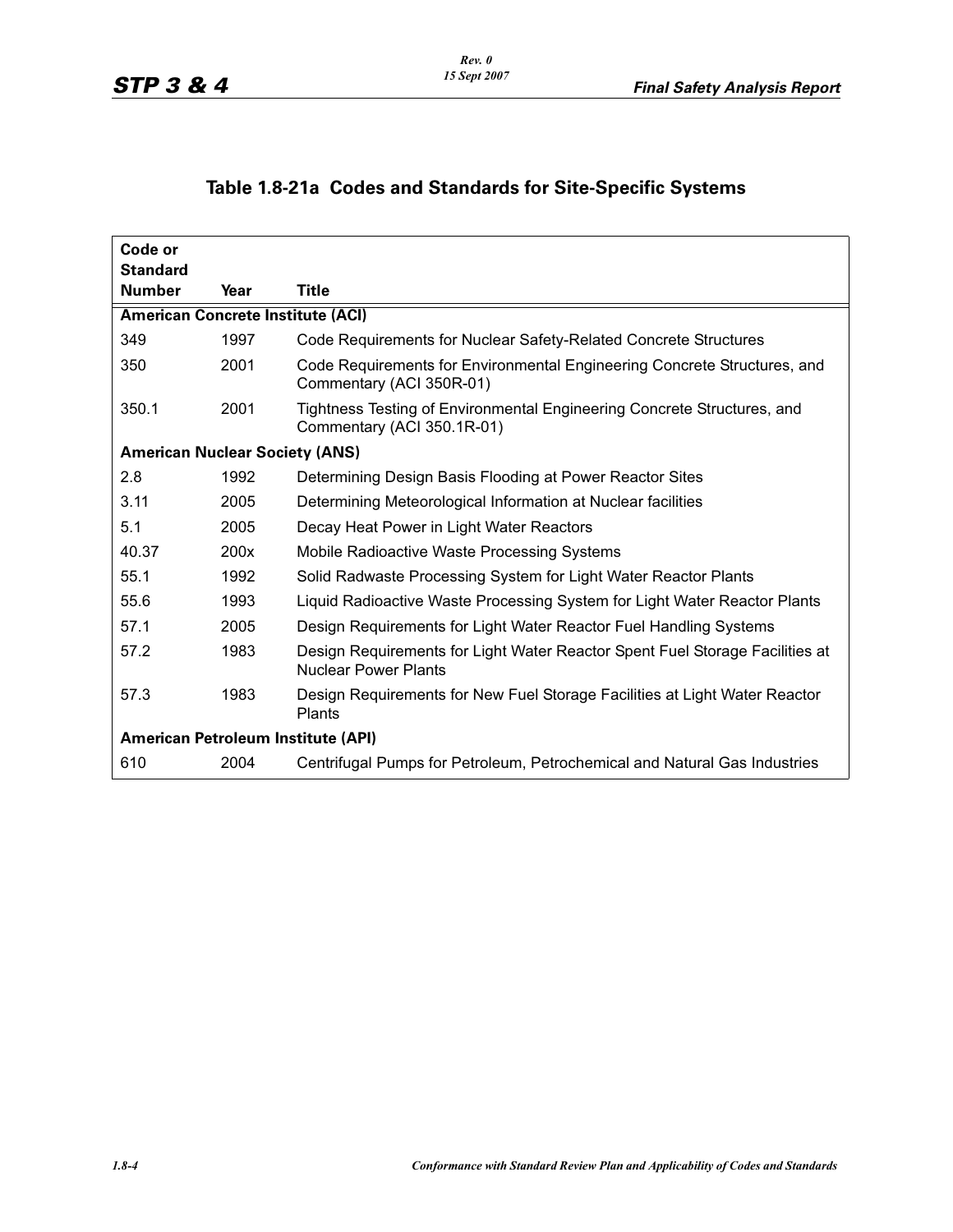#### **Table 1.8-21a Codes and Standards for Site-Specific Systems (Continued)**

| Code or<br><b>Standard</b> |                                                   |                                                                                                                 |  |
|----------------------------|---------------------------------------------------|-----------------------------------------------------------------------------------------------------------------|--|
| <b>Number</b>              | Year                                              | <b>Title</b>                                                                                                    |  |
| 620                        | 2002                                              | Design and Construction of Large, Welded, Low-Pressure Storage Tanks (with<br>June 2004 Addenda)                |  |
| 650                        | 2007                                              | Welded Steel Tanks for Oil Storage, Addendum 3                                                                  |  |
| 674                        | 1995                                              | Positive Displacement Pumps - Reciprocating                                                                     |  |
| 675                        | 1994                                              | Positive Displacement Pumps - Controlled Volume                                                                 |  |
|                            | <b>American Society of Civil Engineers (ASCE)</b> |                                                                                                                 |  |
| 4                          | 1998                                              | Seismic Analysis of Safety-Related Nuclear Structures<br>(and Commentary)                                       |  |
| 43                         | 2005                                              | Seismic Design Criteria for Structures, Systems and Components Nuclear<br><b>Facilities</b>                     |  |
|                            |                                                   | American Society of Civil Engineers / Structural Engineering Institute (ASCE/SEI)                               |  |
| 7                          | 2005                                              | Minimum Design Loads for Buildings and Other Structures                                                         |  |
|                            |                                                   | <b>American Society of Mechanical Engineers (ASME)</b>                                                          |  |
| $AG-1$                     | 1997                                              | Code on Nuclear Air and Gas Treatment                                                                           |  |
| B <sub>30.2</sub>          | 2005                                              | Overhead and Gantry Cranes (Top Running Bridge, Single or Multiple Girder,<br><b>Top Running Trolley Hoist)</b> |  |
| B <sub>30.9</sub>          | 2006                                              | Slings                                                                                                          |  |
| B30.10                     | 2005                                              | Hooks                                                                                                           |  |
| B30.11                     | 2004                                              | Monorails and Underhung Cranes                                                                                  |  |
| B30.16                     | 2007                                              | Overhead Hoists (Underhung)                                                                                     |  |
| B <sub>31.1</sub>          | 2004                                              | Power Piping (Includes 2006 Addenda)                                                                            |  |
| B <sub>31.3</sub>          | 2006                                              | <b>Process Piping</b>                                                                                           |  |